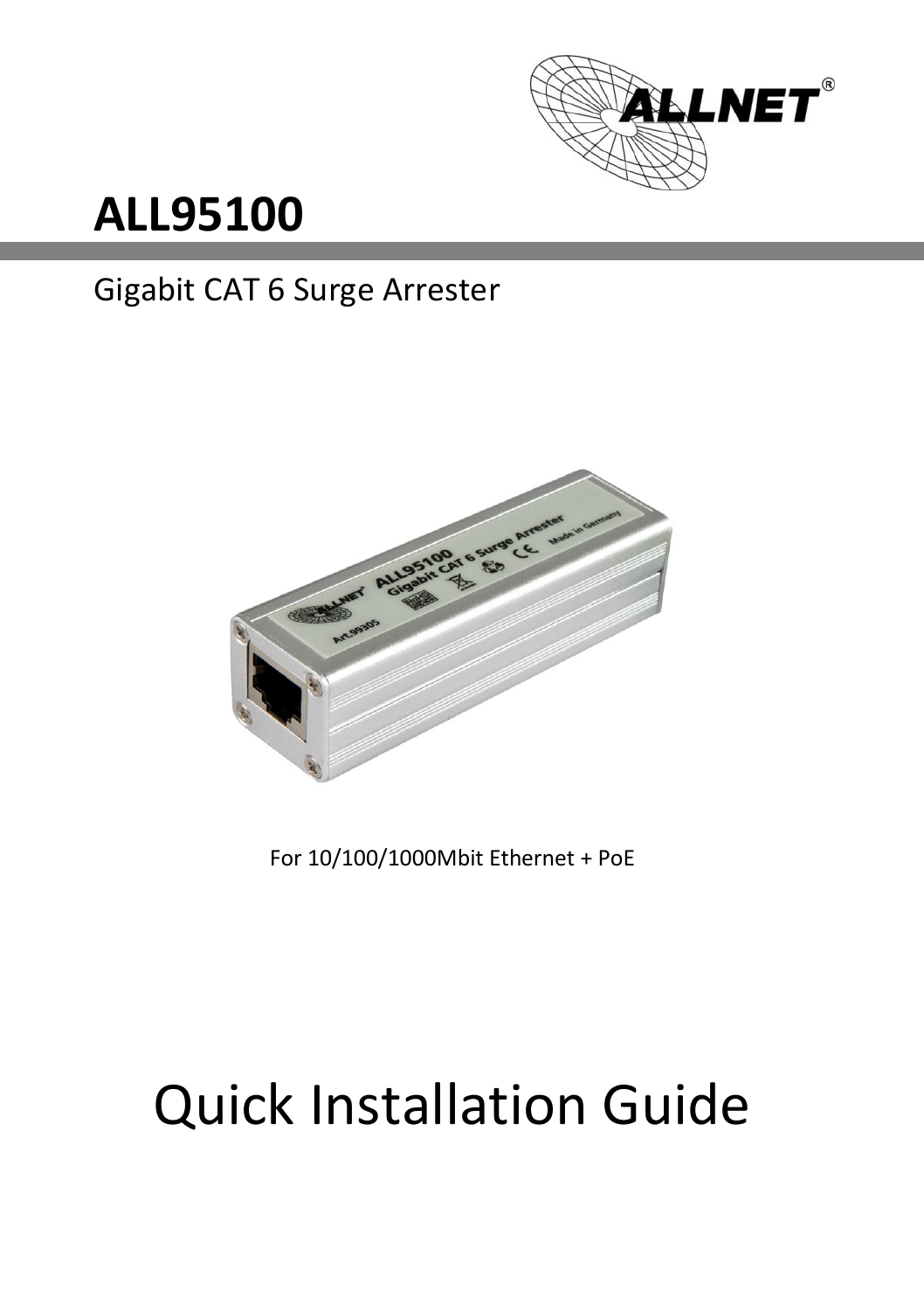#### **Safety instructions for the installation**

- ALL95100 is just for network interface cards, hubs, switches and other network equipment.

- Never install the ALL95100 during a electric storm!

- Only for installation in cool, dry rooms.
- Power off all devices which should be prevented before installation.
- ALL95100 must be connected to ground.

- To prevent electrical shock while installing the ground wire to the electrical power outlet ground, disconnect electricity to the outlet. From the electrical panel, switch off the appropriate circuit breaker or remove the fuse.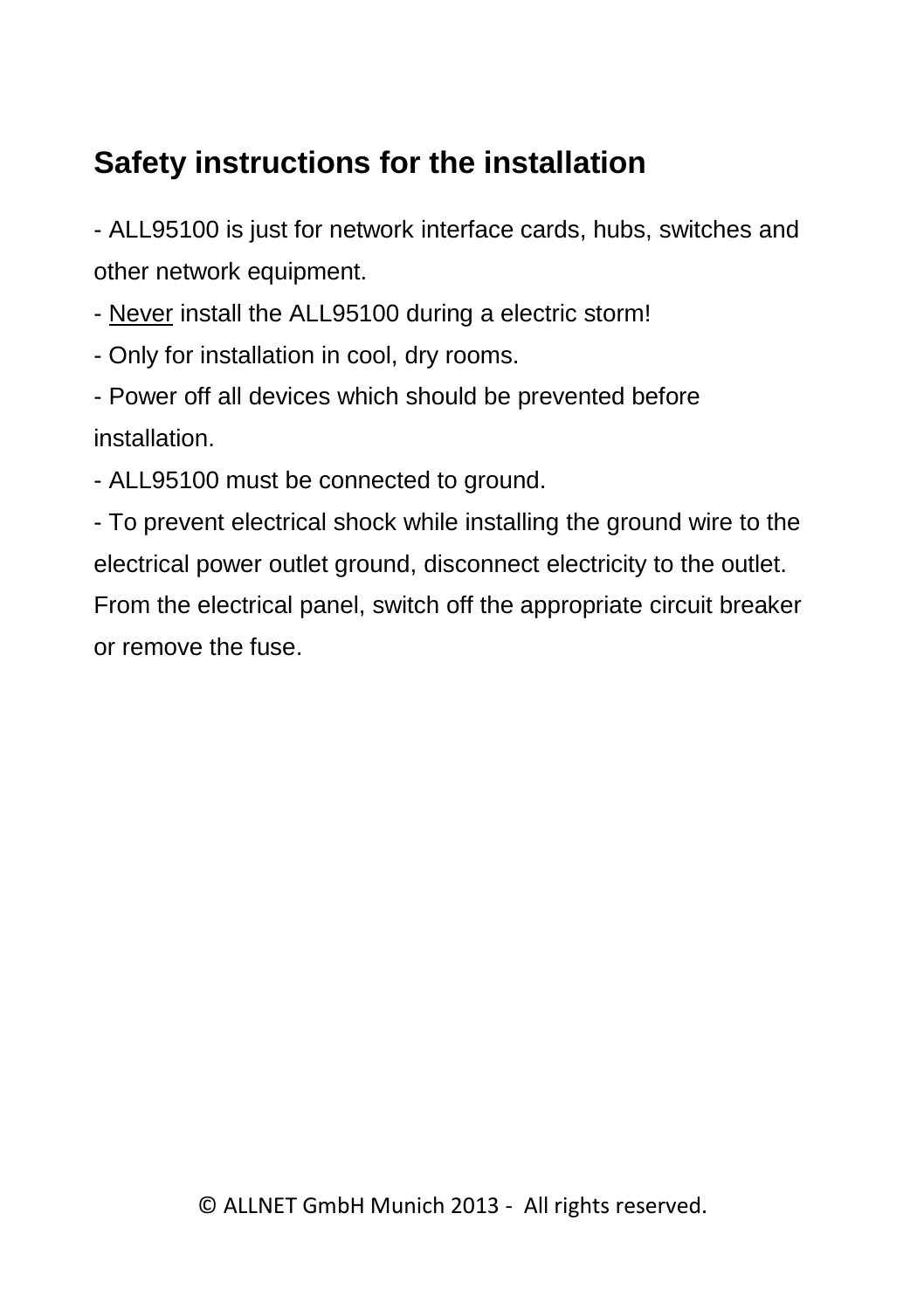

*Note: Due to the bi-directional structure of the ALL95100 Surge arresters the input and output side is arbitrary exchangeable.*

#### **Installation**

- 1. Power off the device which should be prevented.
- 2. Disconnect the network cable from the device which should be prevented.
- 3. Connect this network cable with one port of the ALL95100.
- 4. Connect one end of another network cable with the second port of the ALL95100.
- 5. Connect the other end of this network cable to the device which should be prevented.
- 6. Connect the yellow-green ground wire with an external grounding conductor.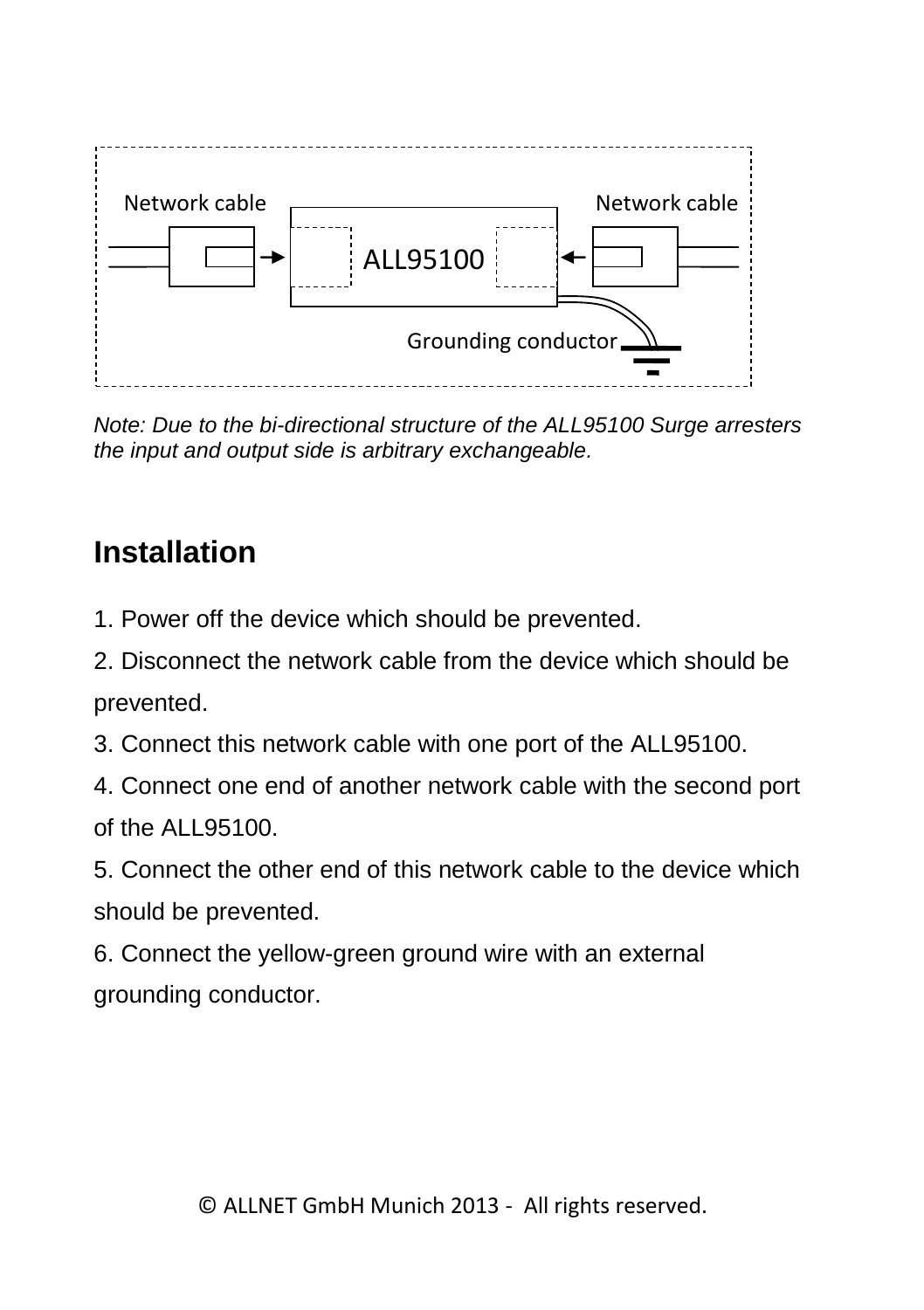#### **Technical specifications**

| Peak Surge Current:           | 10kA (8/20µs), 100A (10/1000µs)         |
|-------------------------------|-----------------------------------------|
| Breakover Voltage:            | 90VDC ±20% (Pair to Earth)              |
|                               | $<$ 450V (bei 100V/µs)                  |
|                               | <600V (bei 1kV/µs)                      |
| Diff. Clamping:               | <15V, <5ns, 30Apk (Pair wire to wire)   |
| Diff. Capacity:               | $<$ 4.0pF                               |
| PoE-able:                     | IEEE802.3af, at, LTPoE++ up to 90W      |
| <b>Operating Temperature:</b> | $-15^{\circ}$ C to 65 $^{\circ}$ C      |
| ESD:                          | IEC 61000-4-2 class 4 (10kV CD)         |
| <b>Relative Humidity:</b>     | 95%, non-condensing                     |
| Lines Protected:              | (Pins) 1 - 8 (on 8 pinned modular jack) |
| <b>Standard Compliance:</b>   | IEEE 802.3, CAT 5, 6                    |

**Please note**: We recommend that the protective conductor should be installed by a qualified electrician.